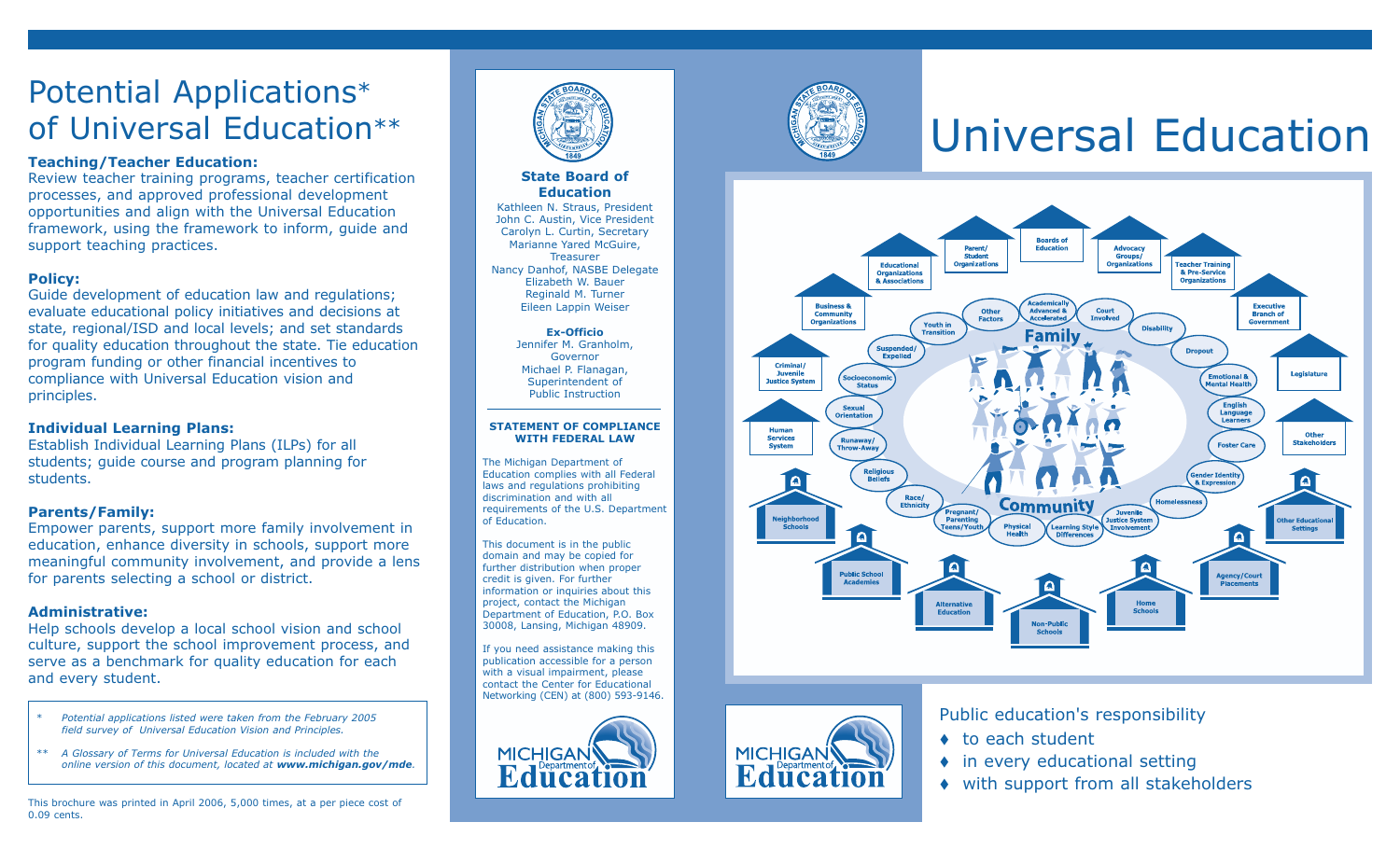# VISION of Universal Education

# PRINCIPLES of Universal Education

# INTRODUCTION:

Every individual's success is important to our society. Each person deserves and needs a concerned, accepting educational community that values diversity and provides a comprehensive system of individual supports from birth to adulthood. Universal Education removes barriers, provides flexible and responsive supports, and facilitates lifelong learning for all.

The principles of Universal Education reflect the beliefs that in order to support the learning of all in achieving desired educational outcomes, there must be:

- A learning community
- A learning environment
	- Culture
	- **Resources**
- Adult and student learning

Learners in all of their diversity come from a variety of backgrounds and life situations that may pose barriers to their access to, experience with, and progress in public education.

# WHO: The Learning Community

## *Universal Education:*

- Builds a community that values diversity among all stakeholders and students, birth through adulthood.
- Engages broad-based working partnerships in removing all barriers that interfere, impede and/or prohibit access to the full range of learning opportunities.
- Recognizes and supports the critical, essential roles that families/primary caregivers, in all of their diversity, play in the development and education of their children.
- Necessitates involvement of a broad base of stakeholders  $\bigcap$  that influence public policy and practice.

# **The cover graphic identifies:**

- **Educational settings.**
- **Educational stakeholders.**
- **Factors affecting today's learners from birth to adulthood.**

# WHAT: The Learning Environment

*The Learning Culture…*

# *Universal Education:*

- Creates a safe and accepting learning environment in partnership with families and community characterized by mutual support, respect, and responsibility.
- Is guided by a commitment to educational excellence, democracy and social justice (equity) to create a sense of belonging.
- Honors the rights of all students to learn together.
- Supports and facilitates learning for all from birth through adulthood, including those who may be disenfranchised or marginalized,  $\bigcirc$  inhibiting in some way their achievement of individual education outcomes.

*Learning Resources…*

#### *Universal Education:*

- Assures access to resources and provides support for teachers and students.
- Provides resources to create flexible instruction and learning environments designed for all learners, building on strengths, needs and interests.
- Supports policies and practices to prevent learning problems stemming from physical, environmental, social, and emotional factors.
- Promotes leadership among stakeholder groups that guides continuous instructional improvement.

# HOW: Adult and Student Learning:

- Ensures effective educator pre-service and ongoing professional development.
- Implements effective instructional practices which align with individual learning styles, interests, and strengths, moving the student from the edge of competence forward.
- Uses student performance and growth data to design, implement, evaluate, and adjust instruction, school environment, and professional development.
- Ensures that students will be assessed based on growth in addition to broad, standardized tests or benchmarks of achievement.



In October 2005, the State Board of Education approved the Vision and Principles of Universal Education as a framework and foundation for policy development by the State Board, the Department of Education, and local and intermediate school districts.

The principles of Universal Education reflect the beliefs that each person deserves and needs a concerned, accepting educational community that values diversity and provides a comprehensive system of individual supports from birth to adulthood.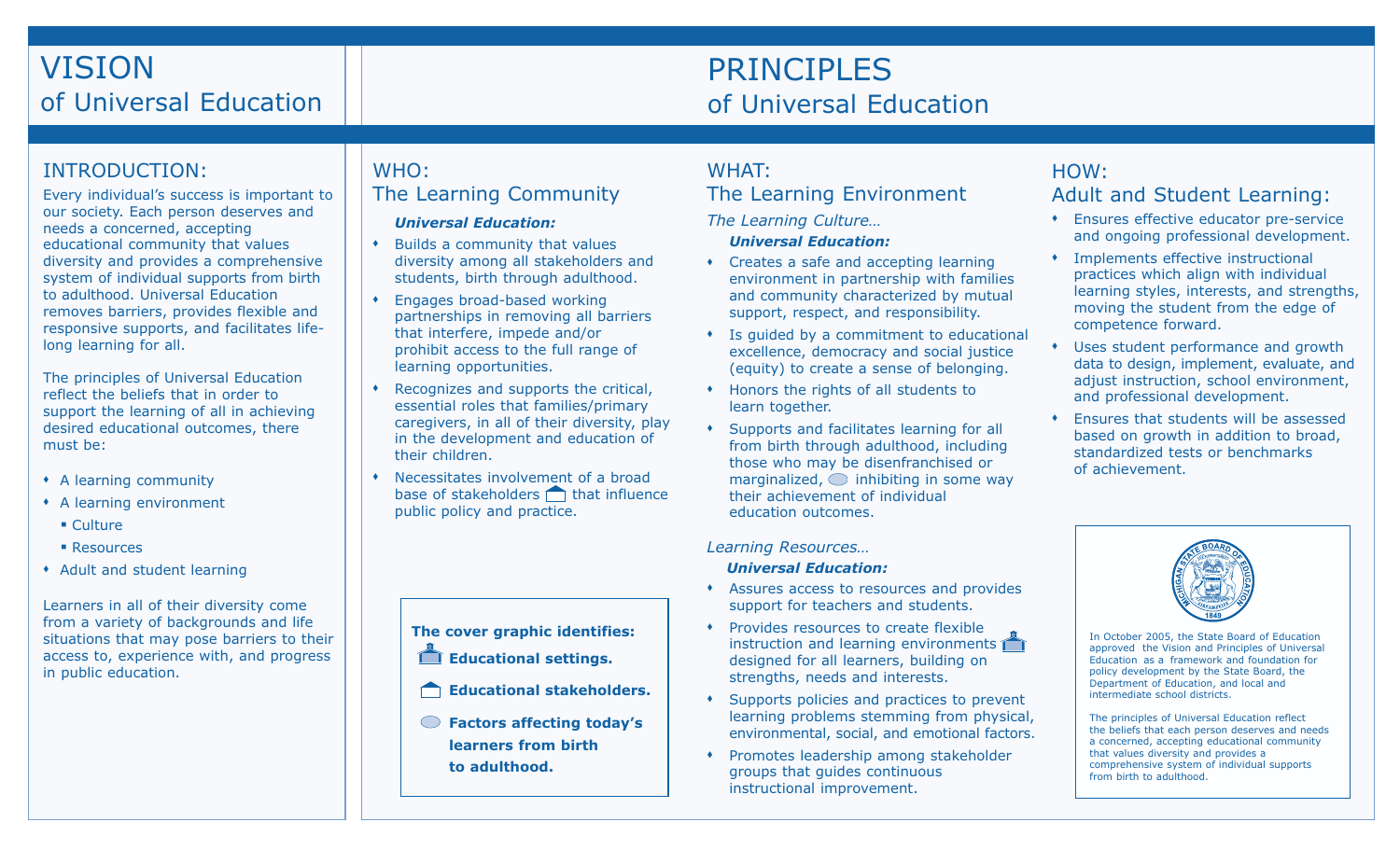# **UNIVERSAL EDUCATION GLOSSARY OF TERMS**

# *February 2006*

**Academically Advanced and Accelerated:** individuals who are intellectually gifted, outstanding in school achievement, who show (or have the potential for showing) an exceptional level of performance in one or more areas of study or human endeavor; typically determined on the basis of school performance, test scores, and/or exhibited behavior.

**Advocacy Groups and Organizations:** groups and organizations which support a particular educational cause or issue, proposal, policy position, or specific group or population of learners; includes those groups and organizations advocating for particular social issues, specific health or handicapping conditions, racial/ethnic/ language groups, and religious sects.

**Agency/Court Placements:** juvenile homes, juvenile detention facilities, residential youth placement facilities, substance abuse centers, county jails, psychiatric hospitals, or other medical facilities which house pupils and provide a state-approved education program curriculum.

**Alternative Education:** K-12 educational programs that vary in delivery from traditional kindergarten through twelfth grade settings. May vary in size of classes, grade levels instructed, graded vs. non-graded classrooms, pace of instruction, teacher-pupil ratio or style of instruction.

**Business and Community Organizations:** business or organization in a community that is affected by the quality of the schools and learners in that community; includes non-profit organizations, retail stores and operations, corporations; faith-based groups and organizations, human service agencies, service clubs and groups, and other organizations operating within an identified geographic area.

**Community:** neighborhoods, churches/synagogues/temples, faith-based groups and organizations, schools, businesses, government agencies, community groups and organizations, and service groups and organizations within close proximity of each other.

**Court Involved:** infants through youth that are abused or neglected, placed in state-funded institutions or child care facilities for specialized treatment, as wards of the court, juvenile offenders sentenced as adults, truant students, overseas adoptees, and emancipated youth. It also includes former residents of such placements who are now placed in community settings other than at home.

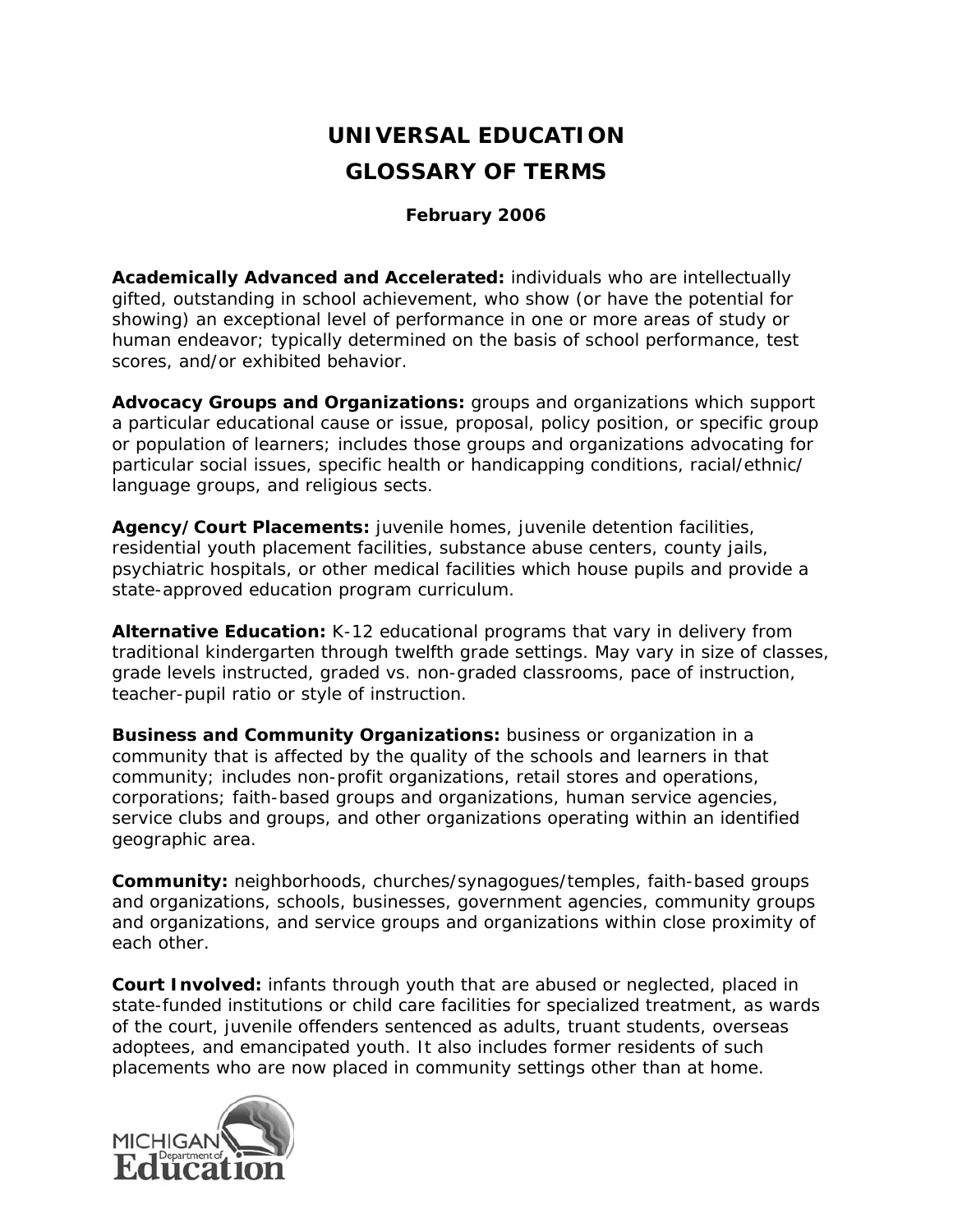**Criminal and Juvenile Justice Systems:** agencies, courts and other systems which deal with juvenile or adult offenders, care of minor children and custody issues.

**Disability:** infants through youth with one or more physical, mental, or cognitive impairments that substantially limit one or more of the major life activities and impacts learning. Includes autism spectrum disorders; mild, moderate and severe cognitive impairments; early childhood developmental delays; mild, moderate and severe emotional impairments; hearing impairments; specific learning disabilities; physical impairments and other health impairments; speech and language impairments; traumatic brain injuries; visual impairments; and severe multiple impairments.

**Dropout:** students who leave school (typically high school) before earning or receiving a diploma or who drop out to get a General Equivalency Development (GED) Certificate.

**Educational Organizations and Associations:** professional associations, unions, societies and organizations pertaining to topics, issues, and/or particular populations or groups in education; includes teachers, administrators and others employed in the field of education; includes local, state, regional or national levels.

**Educational Settings:** sites where learners receive their primary formal education or instruction; represented on the Universal Education graphic by old-fashioned school houses.

**Educational Stakeholders:** Stakeholders are considered to be all individuals, groups or organizations with an interest or concern related to the education of infants through youth; represented on the Universal Education graphic by buildings with rooftops.

**Emotional and Mental Health:** infants through youth with diagnosed or undiagnosed emotional or mental health issues and conditions, such as anxiety disorders, depression, bipolar disorder, post-traumatic stress disorder, oppositional defiant disorder, severe behavioral disorders, or severe family dysfunction.

**English Language Learners:** children through young adults whose first or native language is other than English; whose ability to understand, speak, write or read the English language is limited. Includes those who live in a family or community where English is not the dominant language, children of migrant workers, and refugee children/children from refugee families. (Refugee children are those whose parents fled their country of origin because of fear of persecution or on the basis of race, religion, nationality or political opinion.)

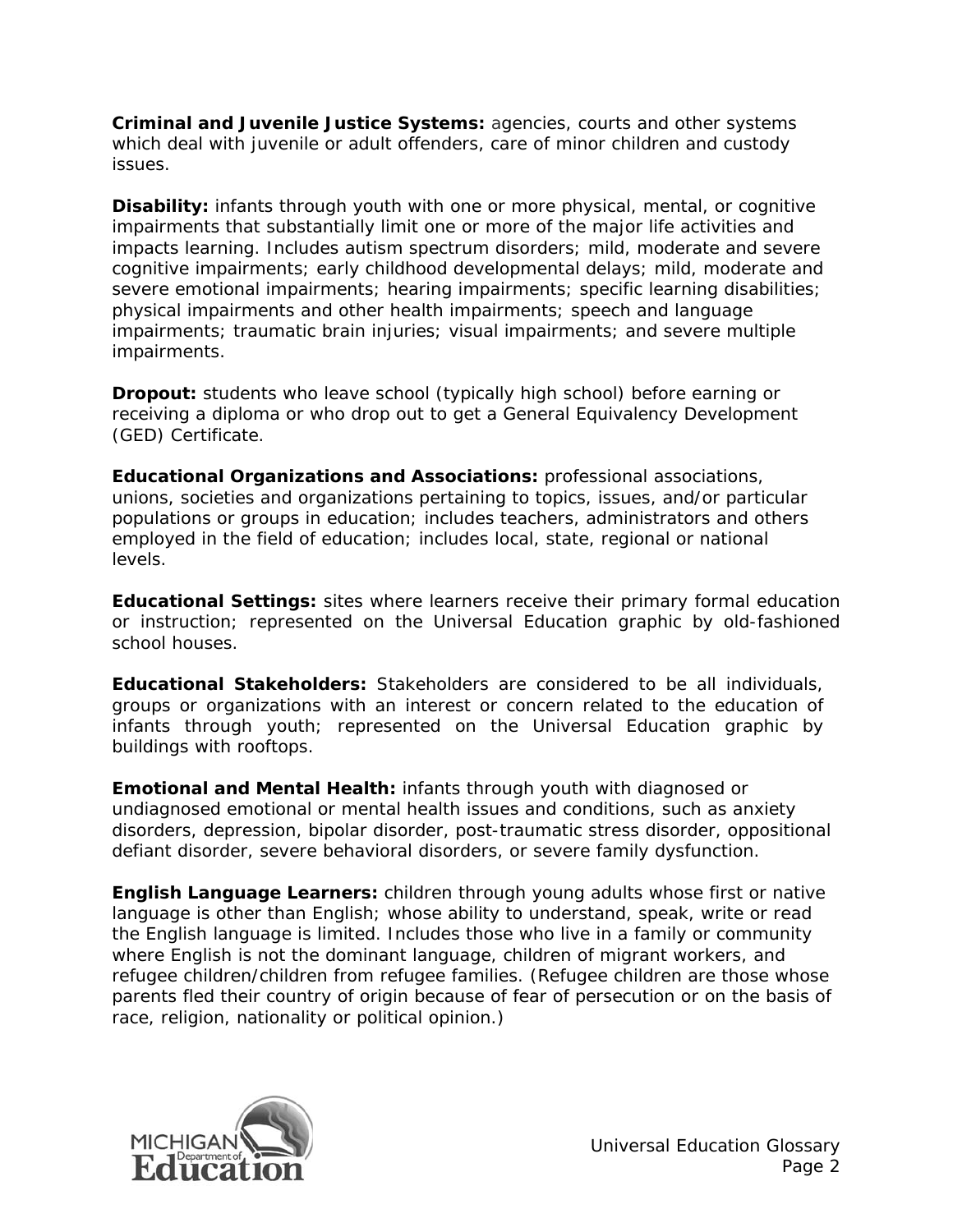**Executive Branch of Government:** the branch of government charged with executing or carrying out the laws and appointing officials, formulating and instituting policy; includes the State Board of Education and the Michigan Department of Education at the State level.

**Factors Affecting Learners:** factors affecting today's learners (male and female, birth to 26) which may lead to learners being disenfranchise and marginalized, inhibiting in some way their achievement of individual education outcomes; represented by oval shapes on the Universal Education graphic.

**Family:** parents, guardians, siblings, kinship caregivers, foster parents, and extended family members who provide the daily care of infants, toddlers, children, and/or youth. Includes related and unrelated individuals who provide for the daily needs of these infants, toddlers, children and youth.

Foster Care: infants through youth who are removed from parental custody temporarily or permanently, and placed in the custody of state-appointed/ authorized foster care families/parents.

**Gender Identity and Expression:** a person's self-identified sense of being male or female (or neither or both). Gender identity refers to how people think about and express their gender; may or may not correspond with their biological sex; not synonymous with sexual orientation. (This definition was adapted and reprinted with permission from T.E.A.C.H. Toronto (Teens Educating And Confronting Homophobia), quoted from the resource quide A Silent Crisis: Creating Safe Schools for Sexual Minority Youth - Educational Issues of Gay, Lesbian, Bisexual, Transgender, & Questioning Youth.)

**Home Schools:** a school in which parents teach their children an academic curriculum at home instead of sending them out to a public or private school.

**Homelessness:** infants through youth that lack a fixed, regular and adequate nighttime residence (as defined in the McKinney-Vento Homeless Assistance Act, within the No Child Left Behind Act). This includes those whose primary nighttime residence is either a shelter for homeless people, a shelter for runaway youth, a shelter for victims of domestic violence; those who sleep at the home of a relative or friend because of loss of housing or similar situation; those who stay in a motel or welfare hotel; those who sleep in a car, tent, park, abandoned building or other place not ordinarily used as sleeping accommodations for human beings; and unaccompanied youth (*See U for definition of "unaccompanied youth"*), and youth in transition (*See Y for definition of "youth in transition"*).

**Human Services System:** the Department of Human Services, the state agency responsible for public assistance, child and family welfare, and direction of a network of over 100 county offices throughout Michigan.

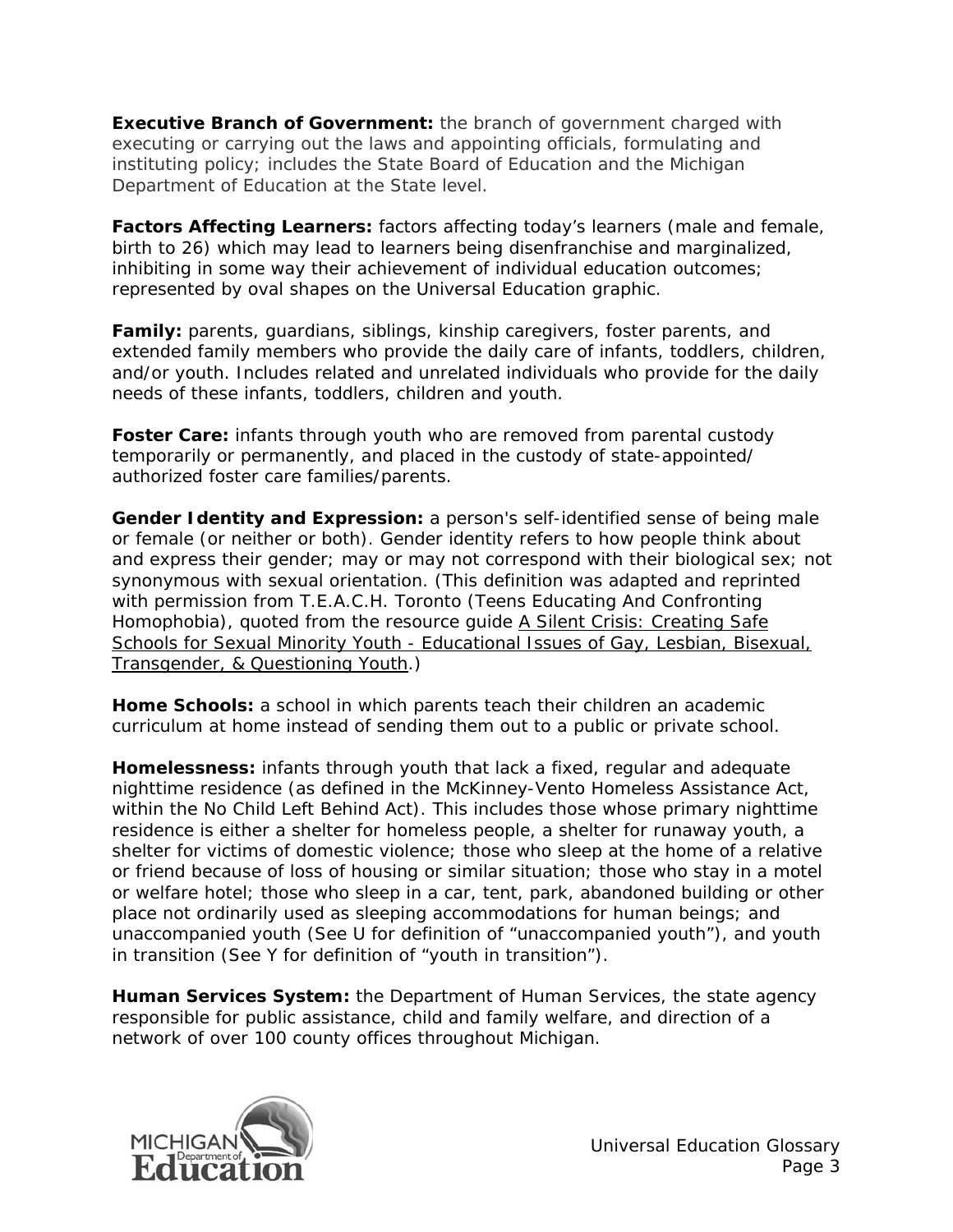**Juvenile Justice System Involvement:** children or youth who have committed a crime, are incarcerated in state correctional facilities, or residents of other statefunded residential facilities for juvenile offenders. Includes those who have been placed in such facilities by courts and who are transitioning back to the community. language groups, and religious sects.

**Learning Styles/Learning Style Differences:** differences in the way children and youth most readily learn; differences in cognitive style, tendency to use a particular sense, and other characteristics. (Research has shown that teaching in ways that complement learning style differences significantly increases student performance on standardized tests.)

**Legislature:** the state and/or federal bodies that hold the authority to make laws; includes the Michigan House of Representatives and the Michigan Senate, as well as the United States Congress.

**Neighborhood Schools:** public schools nearest the home of a student.

**Non-Public Schools:** elementary or secondary schools within the state, other than a public school, offering education for any combination of grades kindergarten through 12, which may legally fulfill compulsory school attendance requirements. Includes parochial, religious-affiliated and private schools.

**Other Educational Settings:** Other educational settings not specified individually on the Universal Education graphic.

# **EXAMPLES:**

**Cooperative Education Programs:** a program that results from a written, voluntary agreement between two or more local districts to provide specific educational programs for pupils in certain groups from various districts for part of a day/week/year (i.e., Education for the Arts, Education for Employment, etc.).

**Home-Based:** an individualized program in which one pupil is with a certified teacher and the lessons are conducted in the pupil's home or at a site away from the general school population (public library, school counselor's office, etc.), typically as a result of disciplinary action.

**Virtual High School/Distance Learning/Learning Lab:** a method of instruction which involves a student participating via the Internet or otherwise on a computer. Courses may be offered as a scheduled class period with a certified teacher available in a public school setting, at a community college or university as part of dual enrollment, at home or in school before or after school hours with an on-site teacher/mentor.

**Work-Based Education Programs:** a learning program coordinated by a school district through a contract with an employer providing an educational experience related to school instruction, involving supervised work monitored by a certified instructor employed by the district, typically with a training plan or an Individualized Educational Plan (IEP).

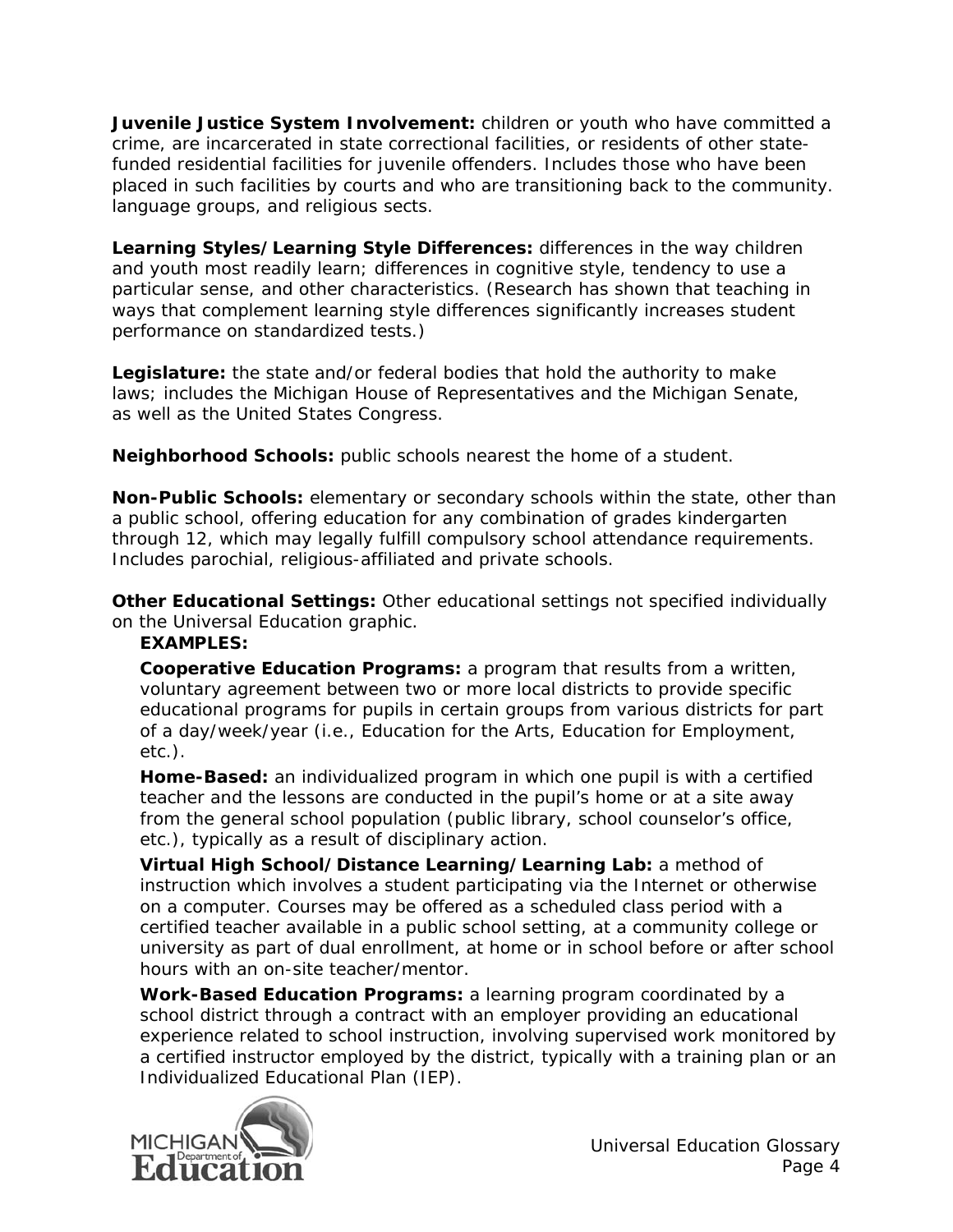**Other Factors:** any of a wide variety of characteristics or life situations of infants through youth that may pose barriers to their access to, experience with, and progress in public education.

**Other Stakeholders:** other individuals, groups or organizations with an interest or concern related to the education of infants through youth.

**Parent and/or Student Organizations:** private or public associations, groups and organizations representing students, parents of students and/or families of students; also refers to school-based groups organized around educational topics, issues, and/or particular populations of students; includes local, state, regional or national levels. Examples include parent-teacher associations (PTAs, PTOs, PTSAs, and PTSOs).

**Physical Health:** infants through youth with chronic health conditions or illnesses such as allergies, asthma, fetal alcohol syndrome, low birth weight/very low birth weight, lead poisoning, HIV+, addiction issues/substance abuse, immune deficiencies, etc.

**Pregnant and Parenting Teens/Youth:** pregnant females as well as male and female youth under age 19 who are parents, without high school diplomas or GED certificates, whether married or unmarried, single or legally separated, living independently or with parents.

**Public School Academies:** state-supported public schools; self-governing facilities that operate under contract between the school's organizer and the sponsors (local school boards, state boards of education, universities, or other agencies or organizations). Such schools usually receive government funding, may not charge tuition, and must be nonsectarian and nondiscriminatory. Also known as PSAs or Charter Schools.

**Race/Ethnicity:** racial and/or ethnic minorities, includes infants through youth identified as belonging to such groups as Native American, Alaskan Native, Native Hawaiian, Hispanic, Asian-American, African-American, and Multi-Racial status. These may include children of migrants, refugees, immigrants, and undocumented immigrants.

**Religious Beliefs:** This may include members of any religious group that is not dominant in the community where the member/members reside. It also may include atheist (non-religious individuals).